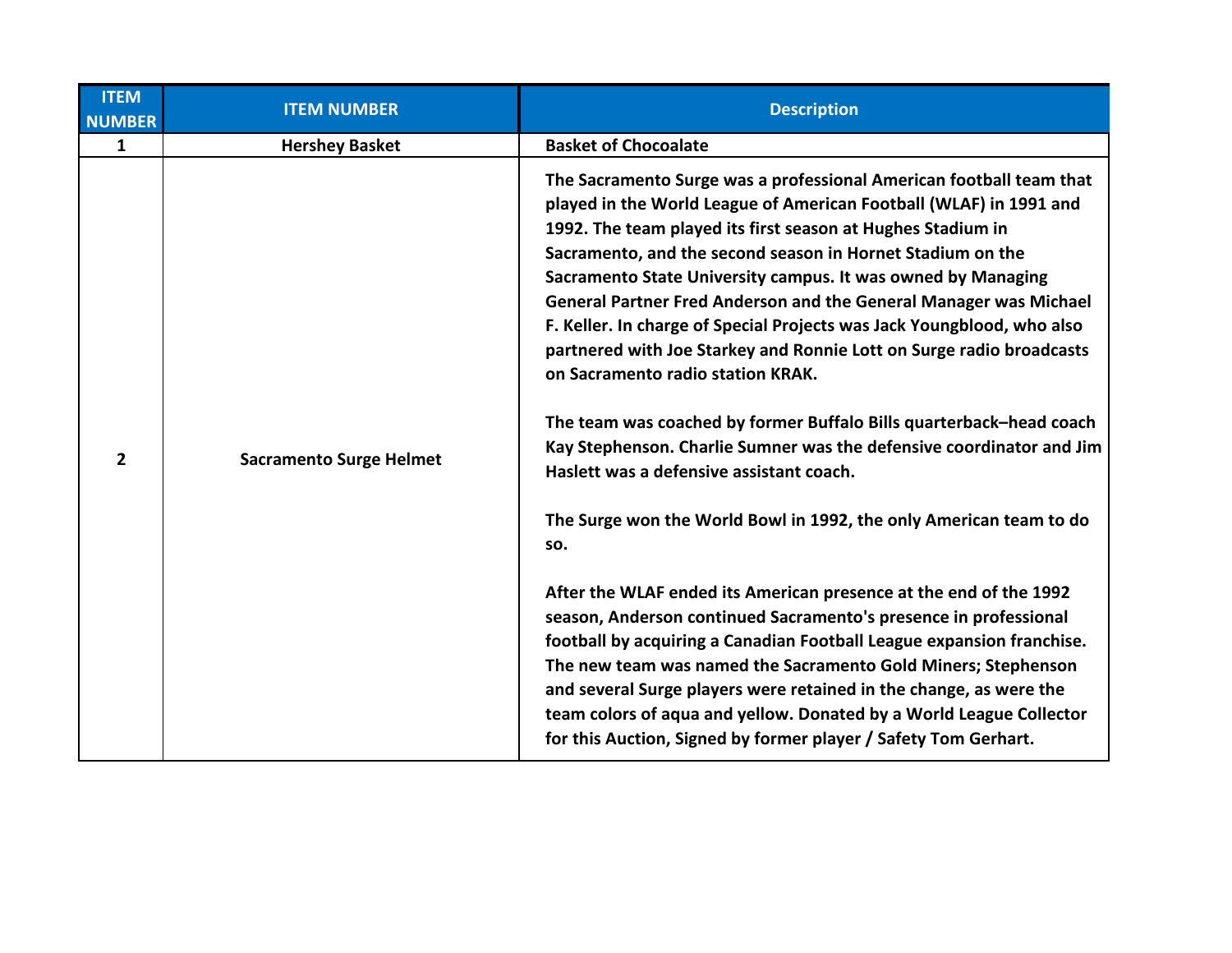| 3 | <b>Chuck Bednarik Portrait</b>     | Autographed by #60 Charles Philip Bednarik: nicknamed "Concrete<br>Charlie", was an American professional football linebacker and center<br>in the National Football League. He was one of the most devastating<br>tacklers in the history of the NFL and its last 60-minute man, or full-<br>time two-way player.                                                                                                                                                                                                                                                                                                                                                              |
|---|------------------------------------|---------------------------------------------------------------------------------------------------------------------------------------------------------------------------------------------------------------------------------------------------------------------------------------------------------------------------------------------------------------------------------------------------------------------------------------------------------------------------------------------------------------------------------------------------------------------------------------------------------------------------------------------------------------------------------|
| 4 | <b>Pete Rose Portrait</b>          | Autographed by #14 Pete Rose: He played for the Cincinnati Reds as an<br>Outfielder, Infielder, and First baseman. His stats alone made many<br>people wonder why he is not in the hall of fame. He had 4,256 hits, a<br>batting average of .303, and had 160 home runs. Also, he is known by<br>his nickname "Charlie Hustle", he got this nickname during another<br>spring training game against the New York Yankees, Whitey Ford gave<br>him the derisive nickname "Charlie Hustle" after Rose sprinted to first<br>base after drawing a walk. Despite (or perhaps because of) the manner<br>in which Ford intended it, Rose adopted that nickname as a badge of<br>honor. |
| 5 | <b>Devonta Smith Eagles Jersey</b> | Autographed by #6 Devonta Smith: Devonta currently plays for the<br>Philadelphia Eagles as a wide reciever. Most notably he recorded over<br>1,800 yards with 23 touchdowns, winning the Heisman Trophy during<br>his senior year at Alabama in 2020.                                                                                                                                                                                                                                                                                                                                                                                                                           |
| 6 | <b>Buffalo Bills Helmet</b>        | Autographed by #12 Jim Kelly: He was a quarterback for 11 seasons.<br>Playing for the Buffalo Bills those seasons having thrown 237 touchdown<br>passes with a 84.4 quarterback rating. Also, leading the Bills to the Super<br>Bowl 4 times in 4 consecutive years from (1991-1994). All of these<br>achievements Jim had got him in the (2002) NFL Hall of Fame.                                                                                                                                                                                                                                                                                                              |
| 7 | <b>Jalen Hurts Eagles Helmet</b>   | Autographed by #1 Jalen Hurts: Currently playing for the Philadelphia<br>Eagles as a Quarterback. He is fairly new to the team joining in 2020<br>and currently has 1,138 rushing yards.                                                                                                                                                                                                                                                                                                                                                                                                                                                                                        |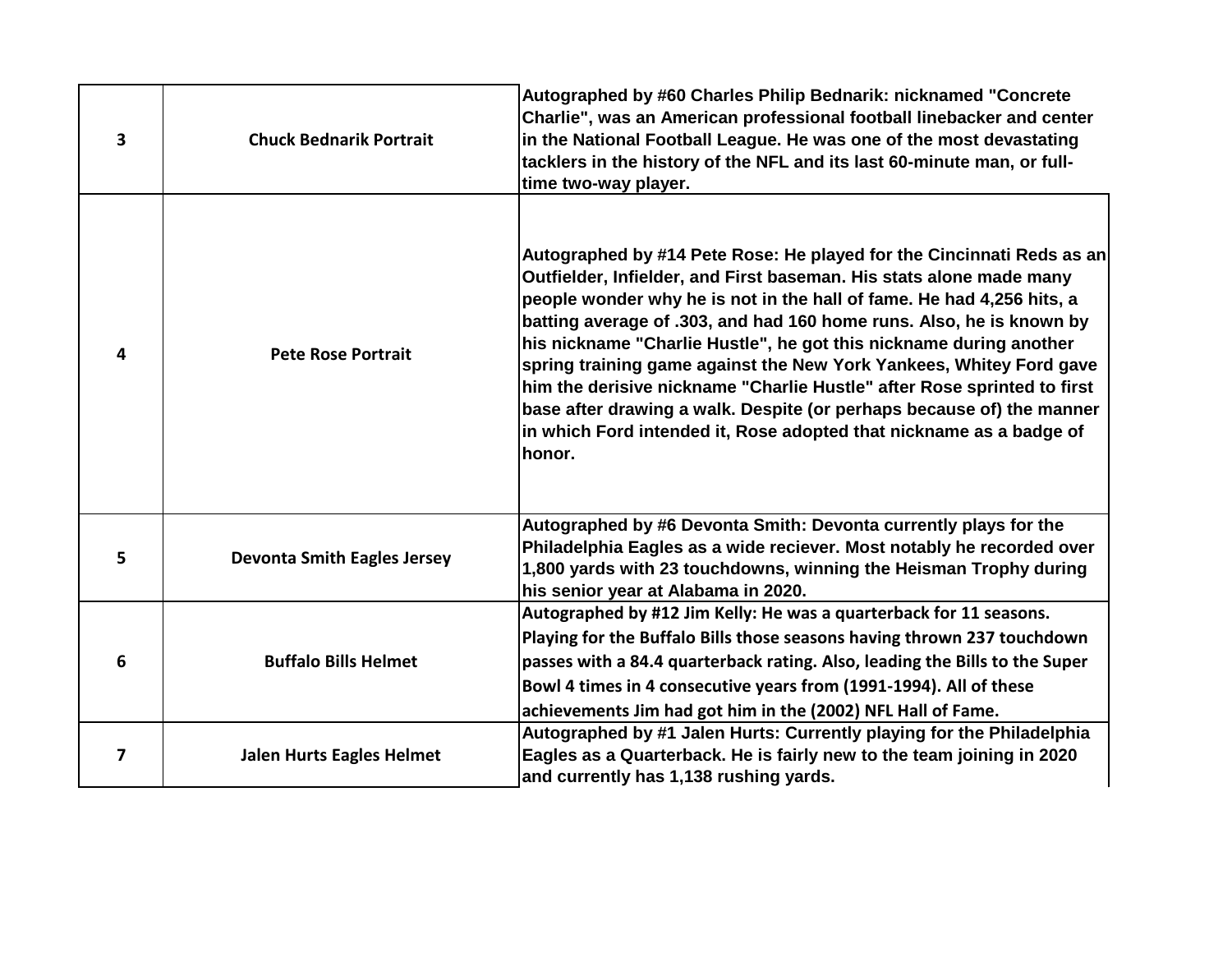| 8  | <b>Miami Dolphins Jersey (Dan Marino)</b> | Autographed by #13 Dan Marino: Playing for the Miami Dolphins for 17<br>seasons from (1983-2000). Marino became one of NFL's most prolific<br>passers in football history. His career stats span from 4,967 completions,<br>8,358 attempts for 61,361 yards, and 420 touchdowns. Along with playing<br>one Super Bowl in his career in (1985) against the 49ers. Also, being<br>introduced into the NFL's Hall of Fame in (2005).                                                                                                              |
|----|-------------------------------------------|------------------------------------------------------------------------------------------------------------------------------------------------------------------------------------------------------------------------------------------------------------------------------------------------------------------------------------------------------------------------------------------------------------------------------------------------------------------------------------------------------------------------------------------------|
| 9  | <b>Chicago Bears Jersey (Gale Sayers)</b> | Autographed by #40 Gale Sayers: He played for the Chicago Bears as a<br>running back, halfback, and a great return specialist for 7 seasons from<br>(1965-1972). He only played 7 seasons due to his knee injury in (1972)<br>to cause him to retire. Though before he retired Sayers had 39 rushing<br>touchdowns, 8 return touchdowns, 4,956 rushing yards, and 3,172<br>returning yards. Along with these stats Sayers became the first and<br>current Pro Football player to be the youngest at 34 to enter the Hall of<br>Fame in (1977). |
| 10 | Lenny Moore Penn State Jersey             | Autographed by Lenny Moore: Former wide reciever and Halfback as<br>#24 for the Baltimore Colts and #42 for Penn State Football. He played<br>for Penn State during the years of (1952-1956). Going on to be pick 9 in<br>Round 1 of the NFL Draft during (1956). Drafted to play on the<br>Baltimore Colts where he would enter the Hall of Fame in (1975).                                                                                                                                                                                   |
| 11 | <b>Hines Ward Steelers Helmet</b>         | Autographed by Hines Ward: Former Pittsburgh Steelers wide reciever.<br>Hines played for the Steelers from 1998-2011. He set the bar for what<br>he could achieve as a wide reciever for the Steelers. He has 1,000<br>receptions, 12,083 receiving yards, 85 receiving touchdowns. Also, he is<br>a 2 time Super Bowl Champion from Super Bowls XL and XLIII.                                                                                                                                                                                 |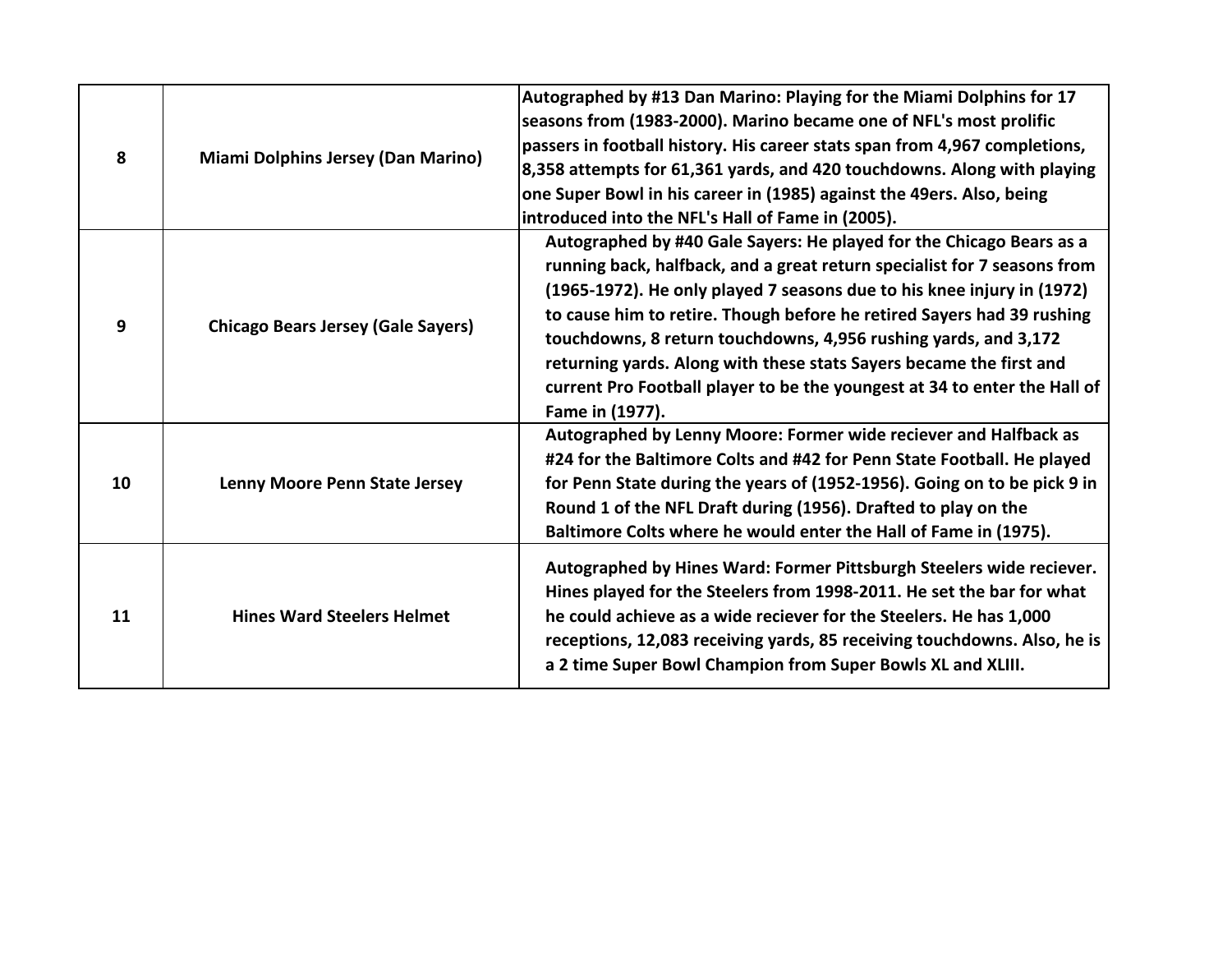| 12 | <b>Autographed Baseball</b>                  | This unique ball is signed by Hall of Famers Whitey Ford, Ernie Banks,<br>Lloyd Waner, Stan Coveleski, Al Lopez, Luke Appling, Burleigh Grimes,<br>Joe Sewell and George L. Kelly and comes from the Trout Family<br>Baseball collection. York County native George Trout spent 25 years in<br>radio and broadcasting which helped him establish access and<br>connections in the sports world. From waiting post-game outside the<br>visitors' locker room at old Memorial stadium in Baltimore, to the many<br>trips to the baseball hall of fame, to dinners at their home with the likes<br>of Ted Williams, Mickey Mantle, Hank Aaron and other baseball greats,<br>the collection grew to over 30,000 from the mid 60's through the mid<br>90's. The ball is donated by his son Jason, who still has the first item in<br>the collection $-$ a signed team ball from the 1966 World Series Orioles. |
|----|----------------------------------------------|-----------------------------------------------------------------------------------------------------------------------------------------------------------------------------------------------------------------------------------------------------------------------------------------------------------------------------------------------------------------------------------------------------------------------------------------------------------------------------------------------------------------------------------------------------------------------------------------------------------------------------------------------------------------------------------------------------------------------------------------------------------------------------------------------------------------------------------------------------------------------------------------------------------|
| 13 | <b>Frank Reich Bills Jersey</b>              | Autographed by Frank Reich: Straight from our hometown Lebanon, PA.<br>He is an American football coach and former quarterback for many NFL<br>teams. He currently coaches the Indianapolis Colts. One of Franks<br>major highlights is being nicknamed the comeback. He was playing for<br>the Buffalo Bills at the time against Houston Oillers. They were down 32<br>points but by the end they came back with a score of 41-38 in overtime.                                                                                                                                                                                                                                                                                                                                                                                                                                                           |
| 14 | Ian Book Nortre Dame Helmet                  | Autographed by Ian Book: He is an American football quarterback for<br>the New Orleans Saints of the National Football League. He played<br>college football at Notre Dame and was drafted by the Saints in the<br>fourth round of the 2021 NFL Draft.                                                                                                                                                                                                                                                                                                                                                                                                                                                                                                                                                                                                                                                    |
| 15 | <b>Justin Tucker Ravens Field Goal Photo</b> | Autographed by Justin Paul Tucker #9: He is an American football<br>placekicker for the Baltimore Ravens of the National Football League.<br>He played college football at Texas and was signed by the Ravens as an<br>undrafted free agent in 2012.                                                                                                                                                                                                                                                                                                                                                                                                                                                                                                                                                                                                                                                      |
| 16 | <b>Patriots Team Framed Super Bowl LIII</b>  |                                                                                                                                                                                                                                                                                                                                                                                                                                                                                                                                                                                                                                                                                                                                                                                                                                                                                                           |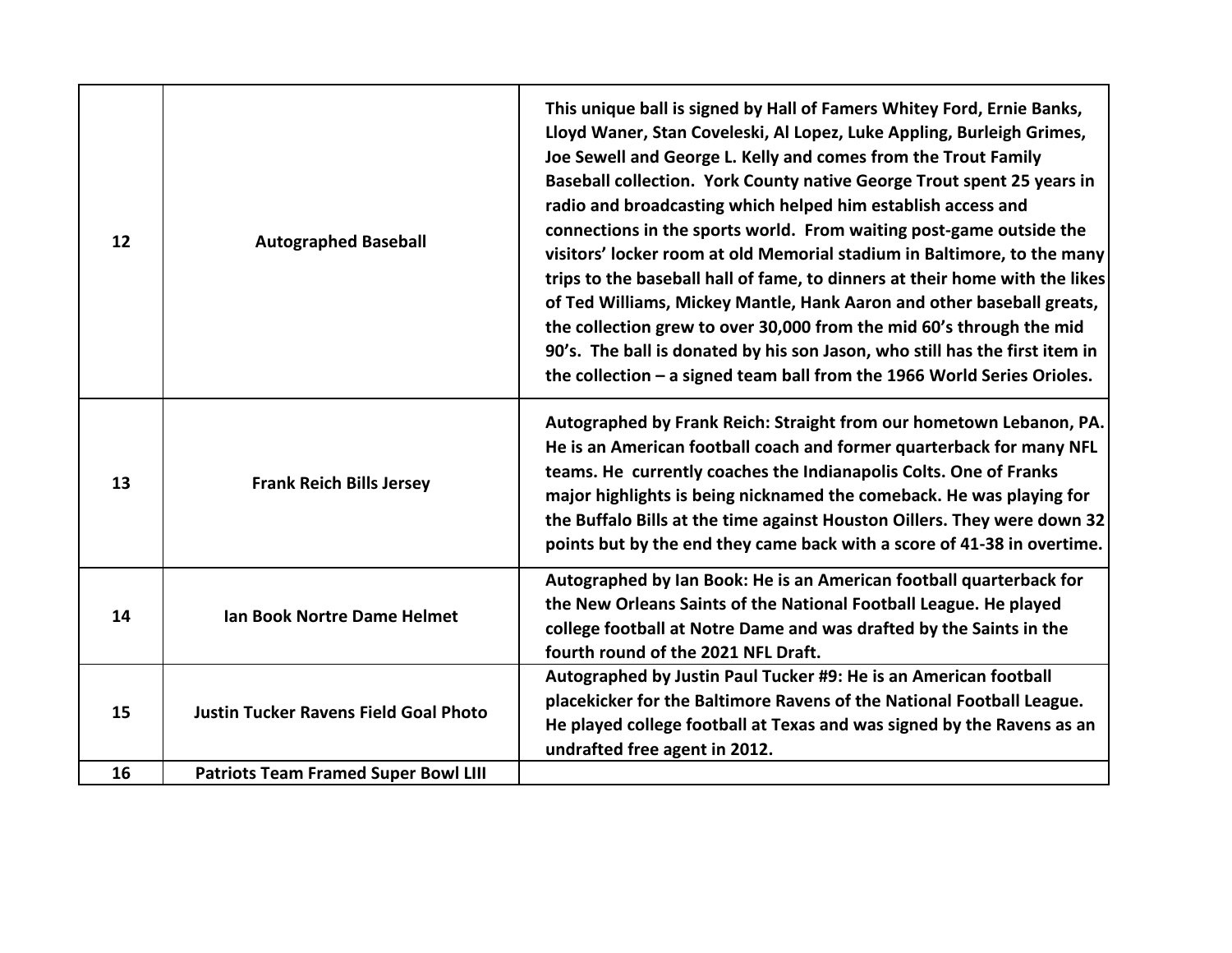| 17 | <b>Jack Nicklaus Photo Collage</b>                                                 | Autographed by Jack William Nicklaus: He was nicknamed The Golden<br>Bear, is an American retired professional golfer and golf course designer.<br>He is widely considered to be one of the greatest golfers of all time. He<br>won 117 professional tournaments in his career.                                                                                                                                                                                                                                                                                                                                         |
|----|------------------------------------------------------------------------------------|-------------------------------------------------------------------------------------------------------------------------------------------------------------------------------------------------------------------------------------------------------------------------------------------------------------------------------------------------------------------------------------------------------------------------------------------------------------------------------------------------------------------------------------------------------------------------------------------------------------------------|
| 18 | <b>Eric Lindros Flyers Jersey</b>                                                  | Autographed by Eric Bryan Lindros: Eric is a canadian former<br>professional ice hockey player. Lindros was born in London, Ontario,<br>but grew up in Toronto. He played junior hockey in the Ontario Hockey<br>League for the Oshawa Generals prior to being chosen first overall in<br>the 1991 NHL Entry Draft by the Quebec Nordiques.                                                                                                                                                                                                                                                                             |
| 19 | <b>Christian Pulisic item</b>                                                      | Autographed by #10 Christian Pulisic: Currently playing for Chelsea F.C.<br>and the United States men's national soccer team as a Midfielder. He is<br>new to the Premier League as he joined Chelsea in 2019. Though Pulisic<br>has proved himself as one of America's best new soccer players as he<br>now holds the record for the fastest American to reach 10 premier<br>League goals. While having a "Perfect" hat-trick in the Premier League.                                                                                                                                                                   |
| 20 | <b>Baltimore Colts Helmet (Unitas, Curtis,</b><br><b>Miller &amp; Mutscheller)</b> | Autographed by #19 JOHNNY UNITAS: One of the greatest NFL players<br>of all time, played with the Steelers 1955, Colts 56-72 & Chargers 73,<br>Super bowl V Champion, 3 time NFL champion 58-59-68, 10 time pro<br>bowl selection, NFL man of the year, NFL 100th anniversary All-Time<br>Team. #32 MIKE CURTIS: 14 seasons in NFL, 4 time all pro with the<br>Colts, one of the best Middle linebackers in his era. #76 FRED MILLER:<br>Defensive Tackle, 1963-1972, played in all 3 world Championships with<br>the colts, #84 JIM MUTSCHELLER: Tight End, played 54-61 with the<br><b>Colts, 2 time NFL Champion</b> |
| 21 | <b>IPA Sign</b>                                                                    | IPA sign can be displayed with included stand.                                                                                                                                                                                                                                                                                                                                                                                                                                                                                                                                                                          |
| 22 | <b>Notre Dame Merch Pack</b>                                                       | Notre Dame Merch Pack comes loaded with Notre Dame Santa, Notre<br>Dame Calendar, Nortre Dame Big Mug, Notre Dame Small Mug, Notre<br>Dame shot glass, 6 Notre Dame Magazines, (1993) Notre Dame Football<br>guide, (1984) Notre Dame Football Guide, Notre Dame Bowl, and Notre<br><b>Dame Plate</b>                                                                                                                                                                                                                                                                                                                   |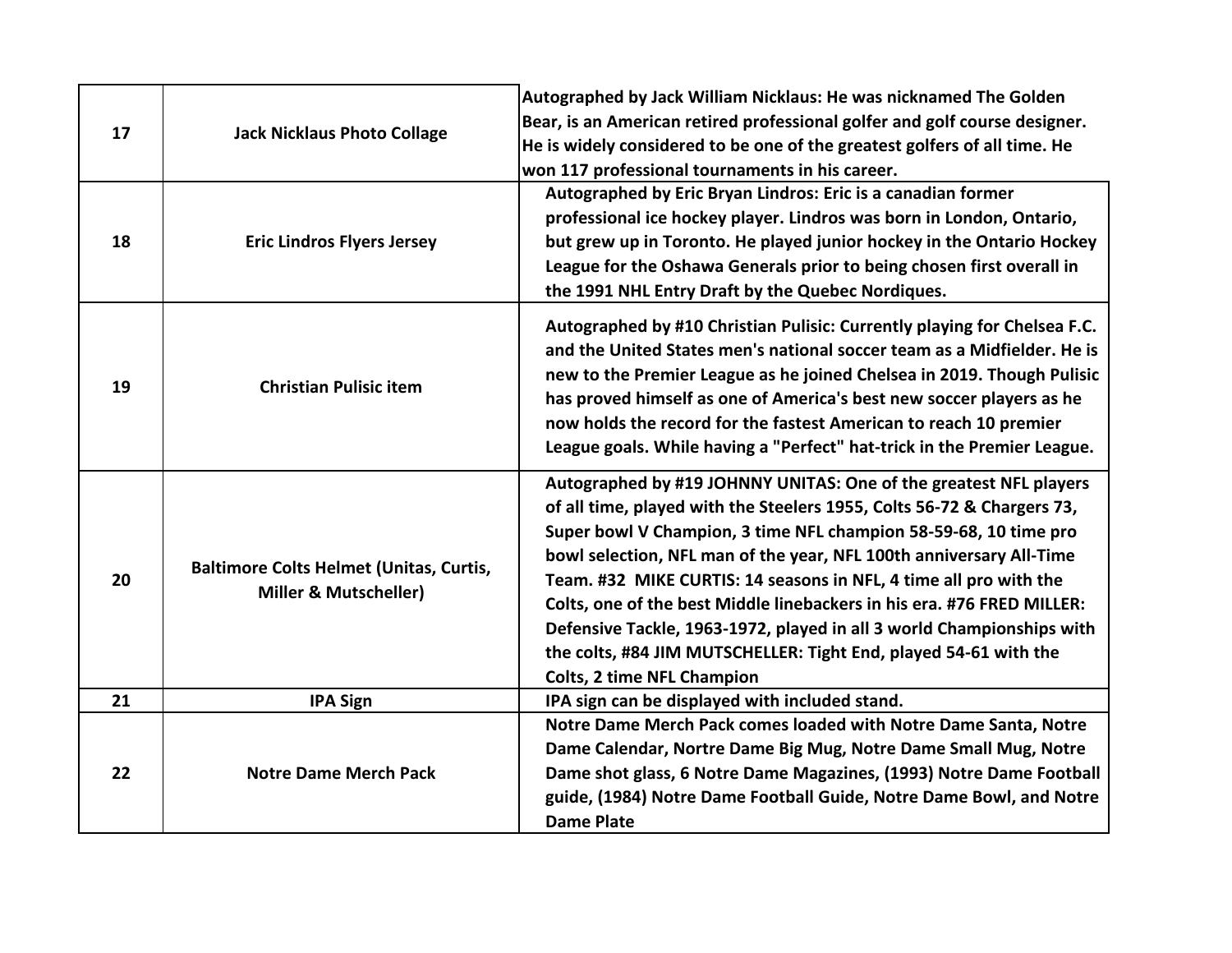| 23 | <b>Citizen Bank Park Picture Frame</b> | (January 2nd, 2012) the Philadelphia Flyers faced off against the New<br>York Rangers during the Winter Classics. Citizen Bank Park is located in<br>Philadelphia Pennsylvania, within the city's South Philadelphia Sports<br>Complex. It is the home of the Philadelphia Phillies, the city's Major<br>League Baseball franchise.                                                |
|----|----------------------------------------|------------------------------------------------------------------------------------------------------------------------------------------------------------------------------------------------------------------------------------------------------------------------------------------------------------------------------------------------------------------------------------|
| 24 | Albert "Sparkey" Lyle Baseball         | Autographed by Albert "Sparkey" Lyle: former left-handed relief pitcher<br>playing for the Boston Red Sox, New York Yankees, Texas Rangers,<br>Philadelphia Phillies, and Chicago White Sox. He was known for being<br>on the New York Yankees with a total individual Win-Loss Record of 99-<br>76.                                                                               |
| 25 | <b>Bobby Richardson Baseball</b>       | Autographed by Robert Clinton Richardson, Jr.: Most known as Bobby<br>Richardson he played second base for the New York Yankees from<br>(1955-1966). He was named Most Valuable Player in the (1960) World<br>Series. Also, still holds World Series records as having played 30<br>consecutive World Series games, most runs-batted-in in a series, and<br>most hits in a series. |
| 26 | <b>Michel Goulet Hockey Puck</b>       | Autographed by Michel Goulet: a Canadian former professional ice<br>hockey forward. Who first played for the World Hockey Associations<br>Birmingham Bulls. Eventually played for NHL teams such as the Chicago<br>Blackhawks and Quebec Nordiques. He went on to become one of<br>Hockey's Hall of Famers in 1998.                                                                |
| 27 | <b>Bob Clarke Hockey Puck</b>          | Autographed by Bobby Clarke: Canadian Professional ice hockey centre<br>who played only for the Philadelphia Flyers for 15-years. Clarke had<br>three 100-point seasons, twice leading the league in assists, and was<br>selected to play in nine NHL All-Star Games.                                                                                                              |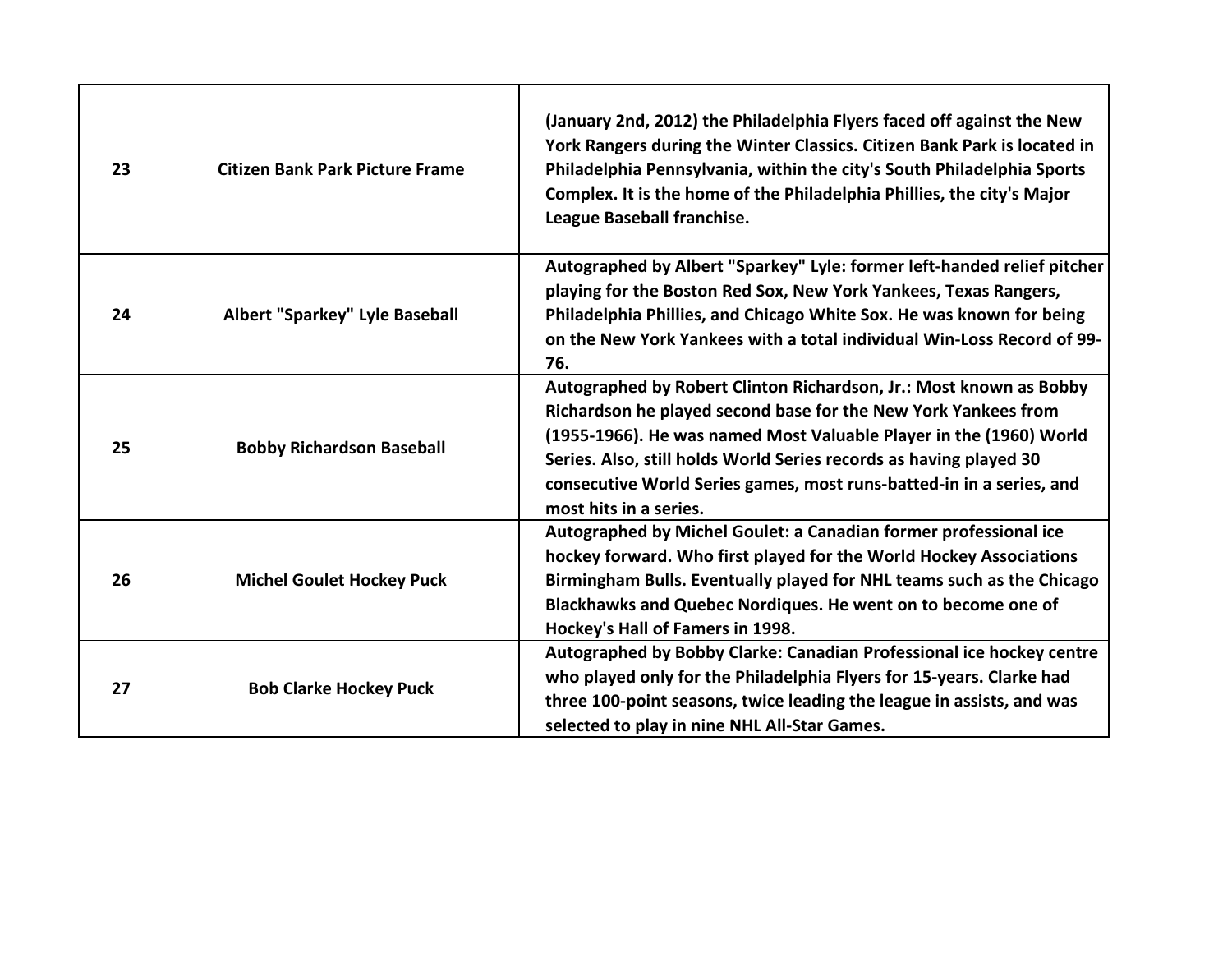| 28 | <b>Mark Howe Hockey Puck</b>                    | Autographed by Mark Howe: Played Defense and Left wing for multiple<br>teams: Houston Aeros, New England Whalers, Hartford Whalers,<br>Philadelphia Flyers, and Detroit Red Wings. He was the first active<br>World Hockey Association player to be drafted to the NHL by the<br>Boston Bruins in (1974). His full Hockey career spanned from (1973-<br>1995) and became a member of the United States Hockey Hall of Fame<br>in (2011). Currently he is serving as the director of pro scouting for the<br><b>Detroit Red Wings.</b> |
|----|-------------------------------------------------|---------------------------------------------------------------------------------------------------------------------------------------------------------------------------------------------------------------------------------------------------------------------------------------------------------------------------------------------------------------------------------------------------------------------------------------------------------------------------------------------------------------------------------------|
| 29 | <b>Bernie Parent Hockey Puck</b>                | Autographed by Bernie Parent: Ice hockey goaltender that played 13<br>NHL seasons with the Philadelphia Flyers, Boston Bruins, and Toronoto<br>Maple Leafs. Along with the WHA Philadelphia Blazers team. His career<br>lasted from (1965-1979) and claiming Hall of Fame title in (1984).                                                                                                                                                                                                                                            |
| 30 | <b>Spud Webb Basketball</b>                     | Autographed by Michael Anthony Jerome Webb: He was famously<br>known as Spud Webb. He was drafted in (1985) by the Atlanta Hawks.<br>Spud was known to do inhuman things being 5' 6" and able to dunk a<br>ball with a vertical jump of 46". This record is still held by Spud as the<br>highest vertical jump in basketball history.                                                                                                                                                                                                 |
| 31 | 2nd Notre Dame Merch Pack                       | The 2nd Notre Dame Merch Pack comes loaded with a Notre Dame<br>Lamp, Notre Dame disc about the histroy of Notre Dame Football, Notre<br>Dame sport puzzle, 2 VHS Tapes, Rudy the Movie, and Replica Notre<br>Dame Stadium with signed card of the creator.                                                                                                                                                                                                                                                                           |
| 32 | 1927 New York Yankees Team Picture<br>(Reprint) | Autographed by #3 Babe Ruth and #4 Lou Gehrig: This picture of the<br>(1927) New York Yankees team was the best year for them. The team<br>had 110 wins and 44 losses. This year holds their best win/lost record<br>ever at .714. Earle Combs, Mark Koenig, Babe Ruth, Lou Gehrig, Bob<br>Meusel, and Tony Lazzeri were the best hitters in baseball history. They<br>were nicknamed Murderers row for the amount of runs they scored<br>being the first six batters.                                                                |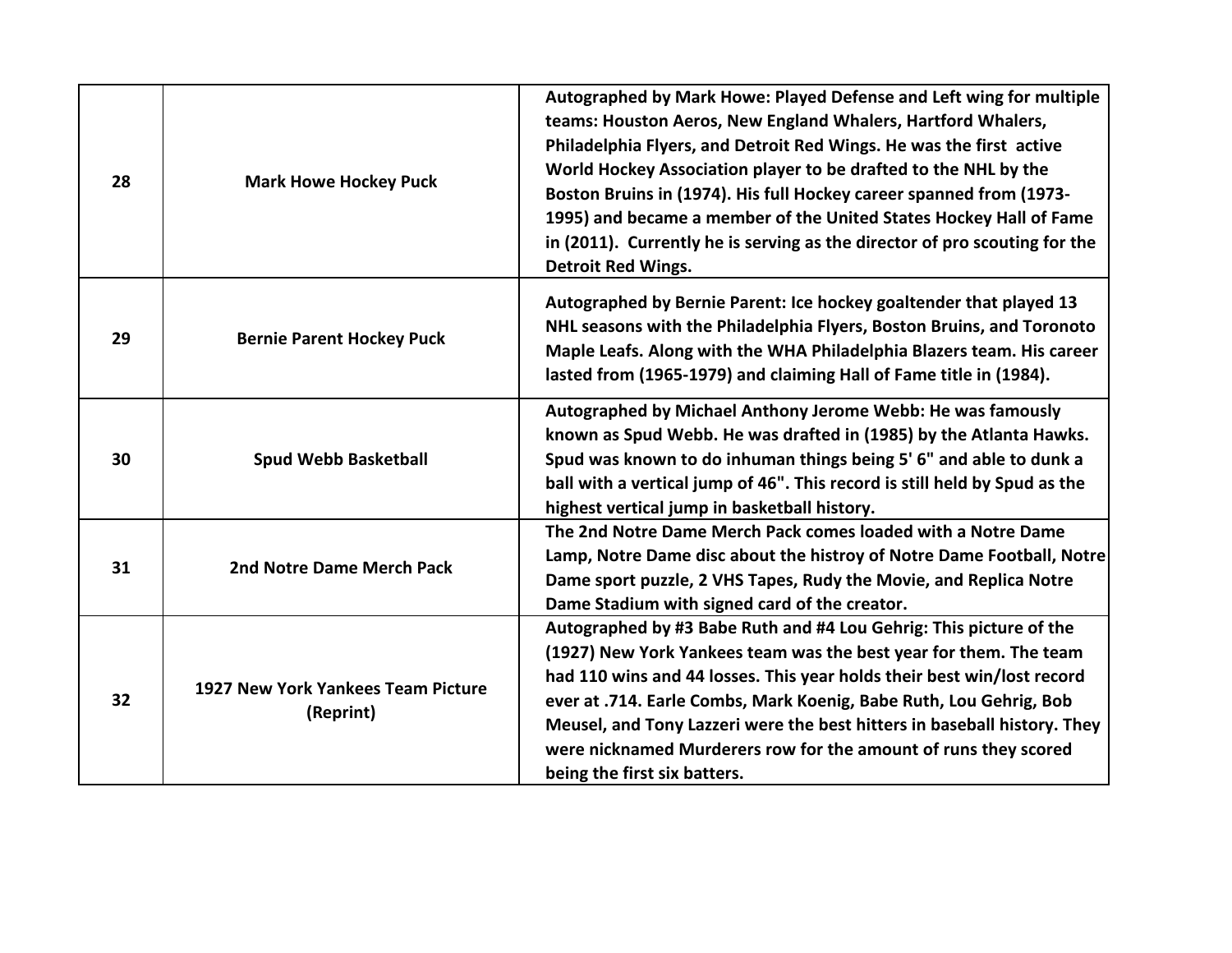| 33 | 1961 New York Yankees Team Picture<br>(Reprint) | Autographed by #7 Mickey Mantle and #9 Roger Maris: During (1961)<br>the New York Yankees had a win-loss of 109-53. Mickey Mantle was a<br>center fielder, right fielder, and a first baseman. He was nicknamed The<br>Commerce Comet as he worked in the Commerce, Oklahome coal<br>mines. Allowing him to hit the ball with great power due to the coal<br>mines building up his strength. Roger Maris was a right fielder, but<br>more importantly he was one of the greatest batters to ever live. (1961)<br>was the year where Roger Maris beat the record of most home runs in a<br>season. Babe Ruth had this record for over 4 decades, but Roger beat<br>him by 1 with 61 home runs in (1961).                                                                               |
|----|-------------------------------------------------|---------------------------------------------------------------------------------------------------------------------------------------------------------------------------------------------------------------------------------------------------------------------------------------------------------------------------------------------------------------------------------------------------------------------------------------------------------------------------------------------------------------------------------------------------------------------------------------------------------------------------------------------------------------------------------------------------------------------------------------------------------------------------------------|
| 34 | 1955 Dodgers Team Picture (Reprint)             | Autographed by #42 Jackie Robinson, #32 Sandy Koufax, #1 Harold<br>Peter Henry "Pee Wee Reese" and a few other players: (1955) was the<br>year they finally won the World Series. They lost 7 times in the<br>championship with Yankees being 5 of them. Jackie Robinson was the<br>first African American to play in the MLB and for the Dodgers in (1947).<br>Where his first postion was playing first base and went onto play in 5 of<br>the 7 World Series games at the time for the Dodgers. Sandy Koufax<br>pitched for the Dodgers for 12 seasons. Also, he was the youngest<br>baseball player at 36 years old to be elected to the Hall of Fame. Harold<br>Peter Henry or better known as Pee Wee Reese. He played shortstop<br>for the team for 18 years from (1940-1958). |
| 35 | <b>Ken-Wel Baseball Card (Reprint)</b>          | Autographed by Lou Gehrig: #4 on the New York Yankees he played first<br>base for 17 seasons for the Yankees from (1923-1939). He won 6 World<br>Series out of those 17 seasons. Lou was elected to the Hall of Fame in<br>(1939).                                                                                                                                                                                                                                                                                                                                                                                                                                                                                                                                                    |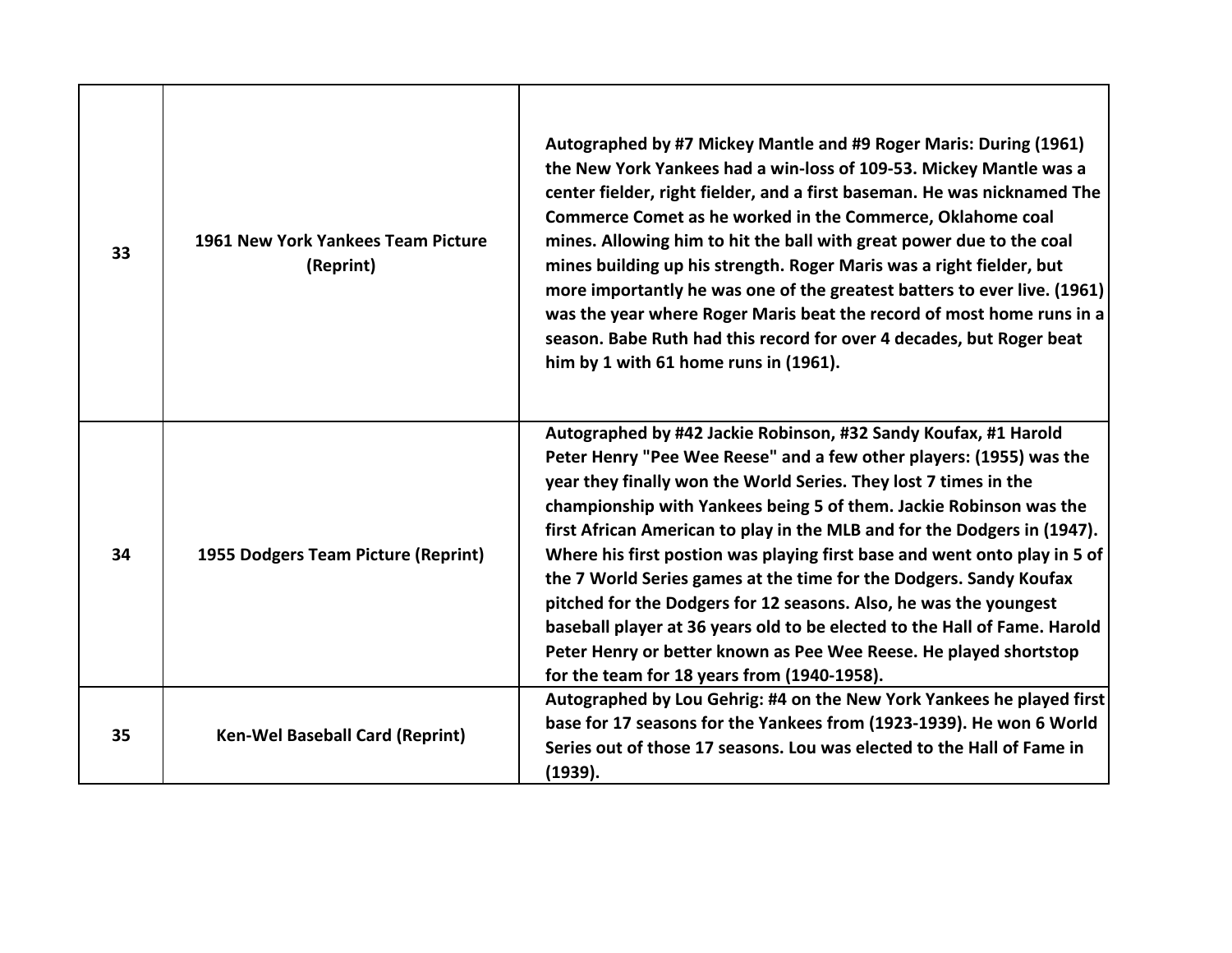| 36 | <b>Rain-Blo Baseball Card (Reprint)</b>            | Autographed by #3 George Herman Ruth and #4 Lou Gehrig: George or<br>better known as Babe Ruth was an outfielder for both the Atlanta<br>Braves and New York Yankees. He played 22 seasons from (1914-1935).<br>He was well known for the amount of home runs he hit when playing<br>for the Yankees. This was unheard of during the time he played<br>baseball. He was elected into the Hall of Fame in (1936). Lou Gehrig was<br>on the New York Yankees he played first base for 17 seasons for the<br>Yankees from (1923-1939). He won 6 World Series out of those 17<br>seasons. Lou was elected to the Hall of Fame in (1939). |
|----|----------------------------------------------------|--------------------------------------------------------------------------------------------------------------------------------------------------------------------------------------------------------------------------------------------------------------------------------------------------------------------------------------------------------------------------------------------------------------------------------------------------------------------------------------------------------------------------------------------------------------------------------------------------------------------------------------|
| 37 | 1954 Bowman Willie Mays Baseball Card<br>(Reprint) | Autographed by #24 Willie Mays: Playing most of his 22 seasons with<br>the New York/San Francisco Giants from (1951, 1952, 1954-1972)<br>finishing off his career with the New York Mets in (1973). During those<br>22 seasons he had stolen 338 bases, 660 homes runs, and a batting<br>average of .302. Mays played in 4 World Series and was elected into the<br>MLB Hall of Fame in (1979).                                                                                                                                                                                                                                      |
| 38 | <b>Coca-Cola Baseball Card (Reprint)</b>           | Autographed by #7 Mickey Mantle: During (1961) the New York<br>Yankees had a win-loss of 109-53. Mickey Mantle was a center fielder,<br>right fielder, and a first baseman. He was nicknamed The Commerce<br>Comet as he worked in the Commerce, Oklahome coal mines. Allowing<br>him to hit the ball with great power due to the coal mines building up<br>his strength. Mantle was almost in 12 consecutive World Series<br>Chapionships from (1951-1964). Though he wasn't in the World Series<br>(1954) he still won 7 of them in (1951, 1952, 1953, 1956, 1958, 1961,<br>and 1962) and got into the Hall of Fame in (1974).     |
| 39 | <b>Bill Bergey Football</b>                        | Autographed by #66 Bill Bergey: Bergey is a former American football<br>linebacker who played professionally for 12 seasons ranging from (1969-<br>1973). Starting with being drafted by the Cincinnati Bengals in (1969)<br>and leaving them to join the Philadelphia Eagles in (1974). Bergey<br>ending is career going out big with his last game being the Super Bowl<br>in (1981).                                                                                                                                                                                                                                              |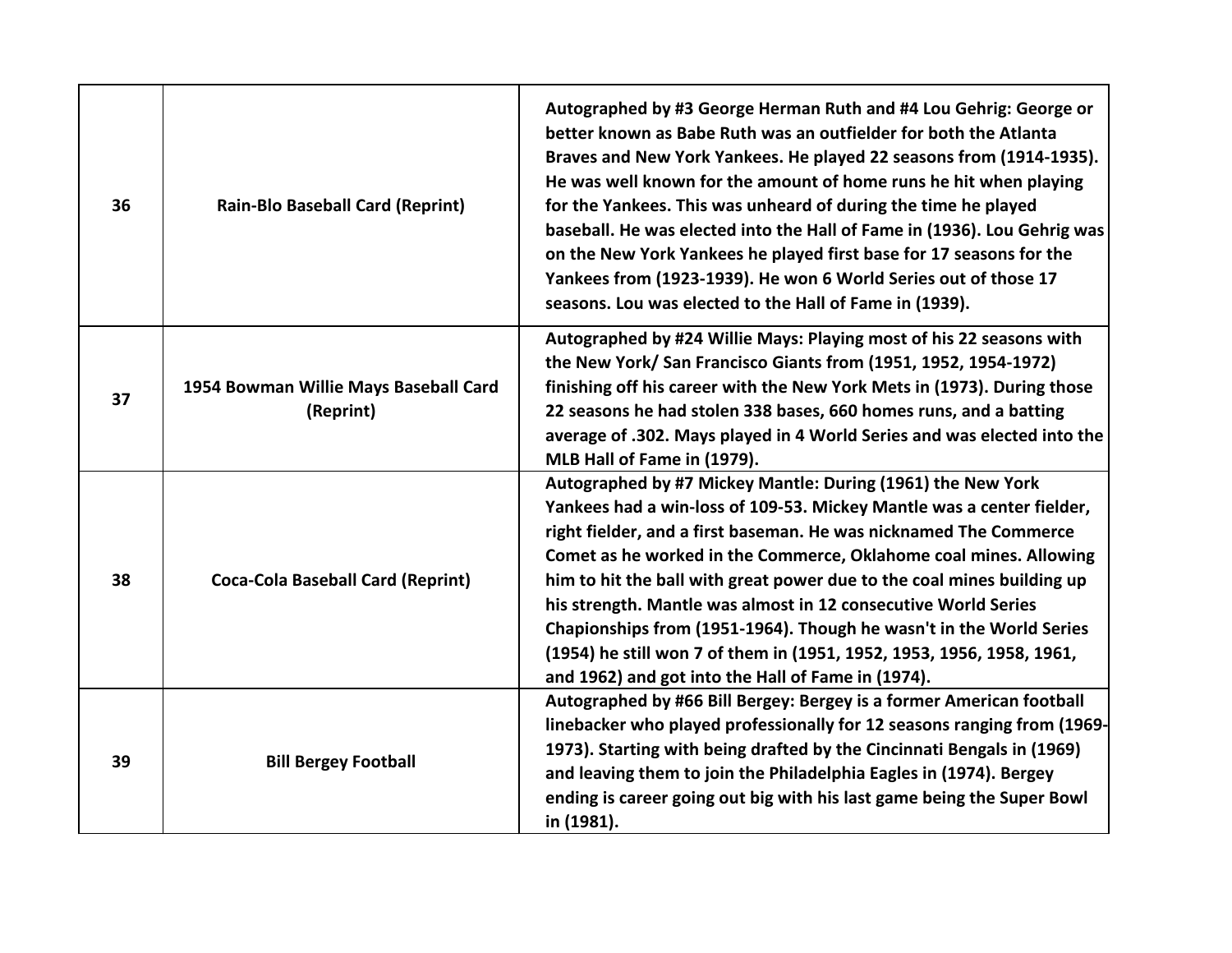| 40 | <b>Toronto Raptors Commemorative Issue</b> | Opening Night program commemorative issue Toronto Raptors first game<br>ever VS. New Jersey Nets (November 3, 1995) Skydome Volume 1 issue 1<br>Selling this neat piece of basketball history. It is the opening night program<br>from the first game in Toronto for the Toronto Raptors. They hosted the<br>New Jersey Nets on (November 3, 1995) at The Skydome. They played at<br>The Skydome until their new digs were ready at the Air Canada Center. By<br>the way, Skydome was bought by and renamed the Ted Rogers Center. It is<br>dated (November 3, 1995) and is a commemorative issue from the<br>inaugural season. Also, includes a Opening night pass from (1995). A great<br>piece for any Raptor or NBA fan. |
|----|--------------------------------------------|------------------------------------------------------------------------------------------------------------------------------------------------------------------------------------------------------------------------------------------------------------------------------------------------------------------------------------------------------------------------------------------------------------------------------------------------------------------------------------------------------------------------------------------------------------------------------------------------------------------------------------------------------------------------------------------------------------------------------|
| 41 | <b>Tyrell Williams Picture Framed</b>      | Autographed by #16 Tyrell Williams: Currently an American football<br>wide receiver that is a free agent due to some injuries. Though for the<br>years he has played he is more known for his time on the San Diego/Los<br>Angeles Chargers from (2015-2018). Throughout his career in the NFL he<br>has achieved 199 Receptions, 3,195 Receiving yards, and 23 Receiving<br>Touchdowns.                                                                                                                                                                                                                                                                                                                                     |
| 42 | <b>MLB Assortment Pack</b>                 | MLB Assortment Pack includes 11 different sport magazines plus a special<br>wine list from the Mickey Mantle restaurant that closed in New York City<br>(2012).                                                                                                                                                                                                                                                                                                                                                                                                                                                                                                                                                              |
| 43 | <b>Donovan Mcnabb Picture</b>              | Autographed by #5 Donovan McNabb: The NFL team Philadelphia Eagles<br>drafted him for the (1999) season. Where he would spend 11 of the 13<br>seasons playing quarterback till (2009) where he moved on to the<br>Washington Redskins in (2010) and then Minnesota Vikings in (2011). His<br>Career statistics span from 37,276 passing yards, a passer rating of 85.6,<br>Completion percentage of 59, 3,459 rushing yards, and 29 rushing<br>touchdowns. Mcnabb is scheduled to be inducted into National<br>Quarterback Club Hall of Fame on (February 26, 2022). Certificate of<br>Authenticity included.                                                                                                                |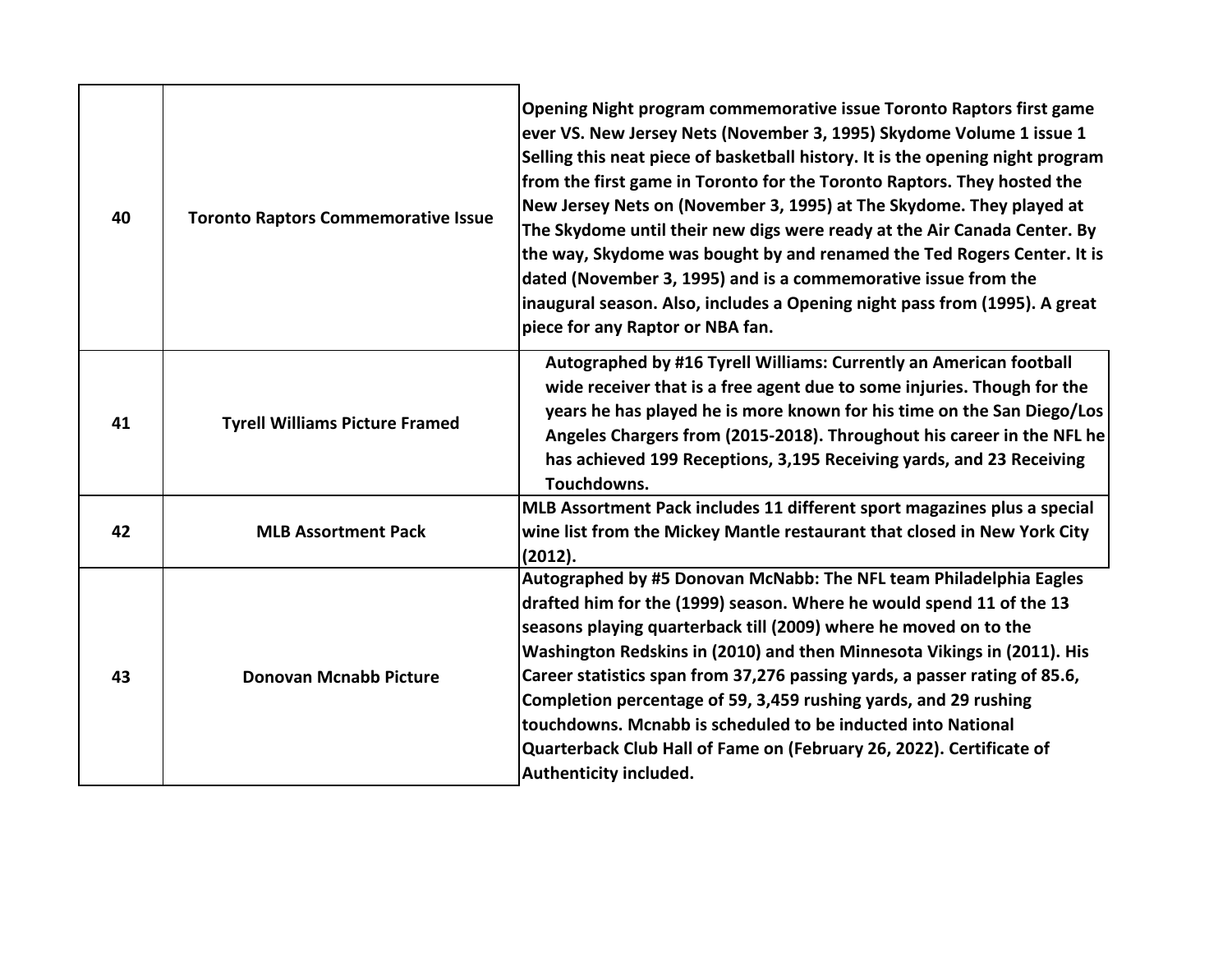| 44 | Tommy Mcdonald Pro Football Hat | Autographed by #25, #29, and #8 Tommy Mcdonald: He played for<br>serveral NFL teams during his career starting with Philadelphia Eagles in<br>(1957) staying with them till (1963). He moved on to other teams like<br>the Dallas Cowboys, Atlanta Falcons, Cleveland Browns, and Los<br>Angeles Rams from (1964-1968). He played as a halfback in the NFL<br>playing 152 games during his whole career. He had 8,410 receiving<br>yards, 84 receiving touchdowns, and yards per reception of 17. Helping<br>him get his deserved spot in the NFL Hall of Fame in (1998).                                                                                                     |
|----|---------------------------------|-------------------------------------------------------------------------------------------------------------------------------------------------------------------------------------------------------------------------------------------------------------------------------------------------------------------------------------------------------------------------------------------------------------------------------------------------------------------------------------------------------------------------------------------------------------------------------------------------------------------------------------------------------------------------------|
| 45 | <b>Vern Law Baseball</b>        | Autographed by #32 Vern Law: The former pitcher for the Pittsburgh<br>Pirates played 16 seasons from (1950-1951). He took a break for 3 years<br>as he was enlisted himself into the military. After he came back started<br>playing for the Pirates once again from (1954-1967). By the end of his<br>career he had a win-loss record of 162-147. Also, a batting average of<br>.216 with 96 runs, 35 doubles, 7 triples, 11 home runs, 90 RBI and<br>drawing 41 bases on balls. Though his strong suit was his pitching skills<br>as he had 1,092 strikeouts in total of his 16 seasons. He was a 2 times<br>All star and apart of the World Series championship in (1960). |
| 46 | <b>Dick Groat Baseball</b>      | Autographed by #24 Richard Groat: Better known as Dick Groat he is a<br>former Major League Baseball player for his amazing skills as a<br>shortstop. He played for 4 national league teams starting with the<br>Pittsburgh Pirates in (1952, 1955-1962), St. Louis Cardinals from (1963-<br>1965), Philadelphia Phillies (1966-1967), and San Franciso Giants in<br>(1967). He was a 2 times World Series Champion in (1960 and 1964).<br>Also, the World Series of (1960) is where he won the batting title with a<br>.325 average for the World Champion Pirates.                                                                                                          |